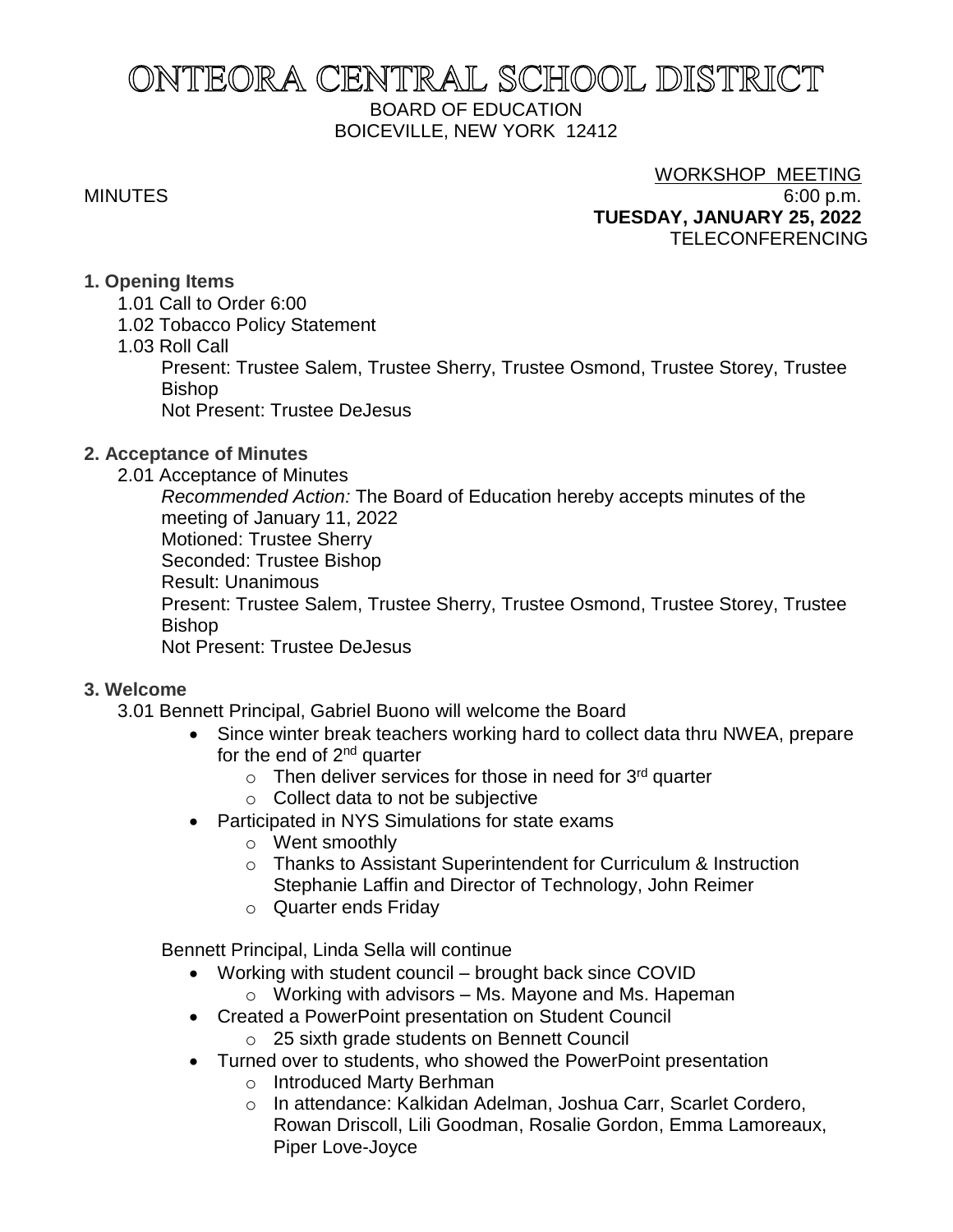Erastus Mayunga, Morgan Nagele, Austin Otis, Jesna Palkovic Vernet, Jake Slater, Emily Sorbellini, Sophia Spada,

- o Library Media Specialist Ms. Amodeo was instrumental in helping student council
- Embrace each other for similarities and differences
	- $\circ$  Inclusion is their focus make everyone feel accepted
		- Fundraising for April Cultural Diversity Month

Discussion:

- Thank you Principals Buono & Sella
	- o Fantastic presentation- wonderful to see students speak on their wonderful accomplishments

## **Now Present**

Trustee DeJesus arrived at 6:10

## **4. Presentation**

- 4.01 Dr. Bill Christensen will present the progress on the Onteora Superintendent Search (proposed 6:10 duration 20 min)
	- Developing characteristics of new Superintendent through stake holder process
		- $\circ$  Thanks to participants
	- Had 11 Zoom meetings with stakeholders
		- o Same questions as survey, but more detail
		- o 1. What makes your community a good place to live?
		- o 2. What makes this a good school district for students and staff?
		- $\circ$  3. What are the issues that a new superintendent needs to know about as he or she comes into the district?
		- o 4. What skills, qualities, and characteristics will the new Superintendent need in order to be successful?
			- Gave most common answers in 70 surveys and 11 meetings
				- Board agrees on characteristics
	- Posting January 28, 2022 to February 18, 2022
		- o Flexible with these dates
	- Target interview dates March
	- Appointment at the April Meeting if Board agrees on a candidate; July 1 start

## **5. Superintendent News**

5.01 The Superintendent will report on District News

- Thank you to Bennett students who presented tonight
- Woodstock what students enjoyed most was winter snow on the ground
	- o Sledding on hill behind school
	- o Teachers participated in half day with Morningside
		- SEL critical with training better able to meet student needs
- Phoenicia students do not need sleds slide in snow
	- $\circ$  Major issues with town of Phoenicia water district not building, but town
		- Appreciate town working with us
		- Recognize that these are ongoing issues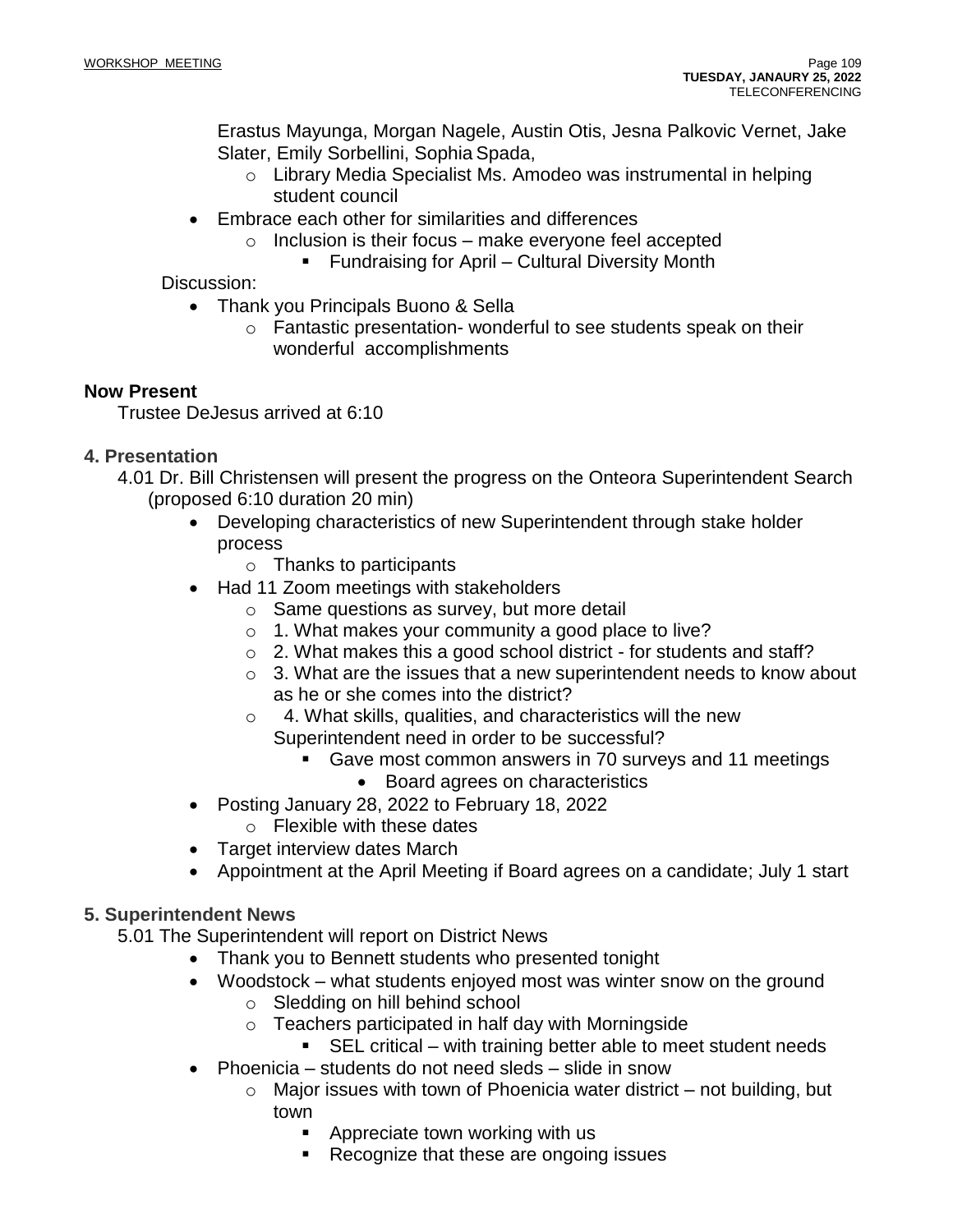- Thanks students, parent staff and community to collaboratively work to continue remotely
- MS/HS Winter concerts have been posted
	- o 2/17/22 5:30 pm MS Orchestra & Chorus
	- $\circ$  2/17/22 7:00 pm HS Orchestra and Chorus
	- o 2/23/22 5:30 pm MS Band
	- $\circ$  2/23/22 7:00 pm HS Band
		- Seating for 3 attendees for each students participating  $-$  by reservation only
		- Will live stream all concerts
	- o Middle school Student Government doing Spirit Week for next week culminate in pep rally on Friday
- COVID: Friday sent letter to community about Test To Stay
	- $\circ$  Allows students and staff who are unvaccinated but asymptomatic but are in contact with exposure
	- o MS/HS and Bennett Woodstock Apothecary is supporting testing
	- $\circ$  PH/WD nurses working with families
	- $\circ$  NYS and Ulster not requiring contact tracing District is maintaining
		- Process is changed over time through guidance and requirements of Health Department conducted by school nurse and principal working with medical director
		- Only those that are direct contact are notified of situation
		- COVID team has gone around and reviewed layered mitigations
			- Worked to refine and be sure social distancing is being followed – that impacts the numbers of direct contacts
	- o Late yesterday Supreme Court in Nassau struck down mask K-12 mandate by declaring it outside of Governor authority
		- Governor and NYS Health Department filed appeal and Appellate division granted stay on decision pending further hearings
			- Mask mandate remains in effect in all NYS schools
- 2/1/22 Hosting Vaccine Clinic at Phoenicia School by the County
- Free COVID testing for Onteora community at Woodstock Apothecary

Discussion:

- Emails sent to parents with direct exposure information
	- o Can the date of exposure be added?
	- o Send home information for parents –county link, says 10 days, not 5 days
		- Did make changes to notification so parents are aware of exposure timeline
		- See what we can do in county they are not contact tracing, still reporting to them
- Plan yet to reschedule missed testing clinic
- Members of Onteora Community free testing Monday Saturday

## **6. Board District News**

6.01 The Board will report District News (proposed 6:35)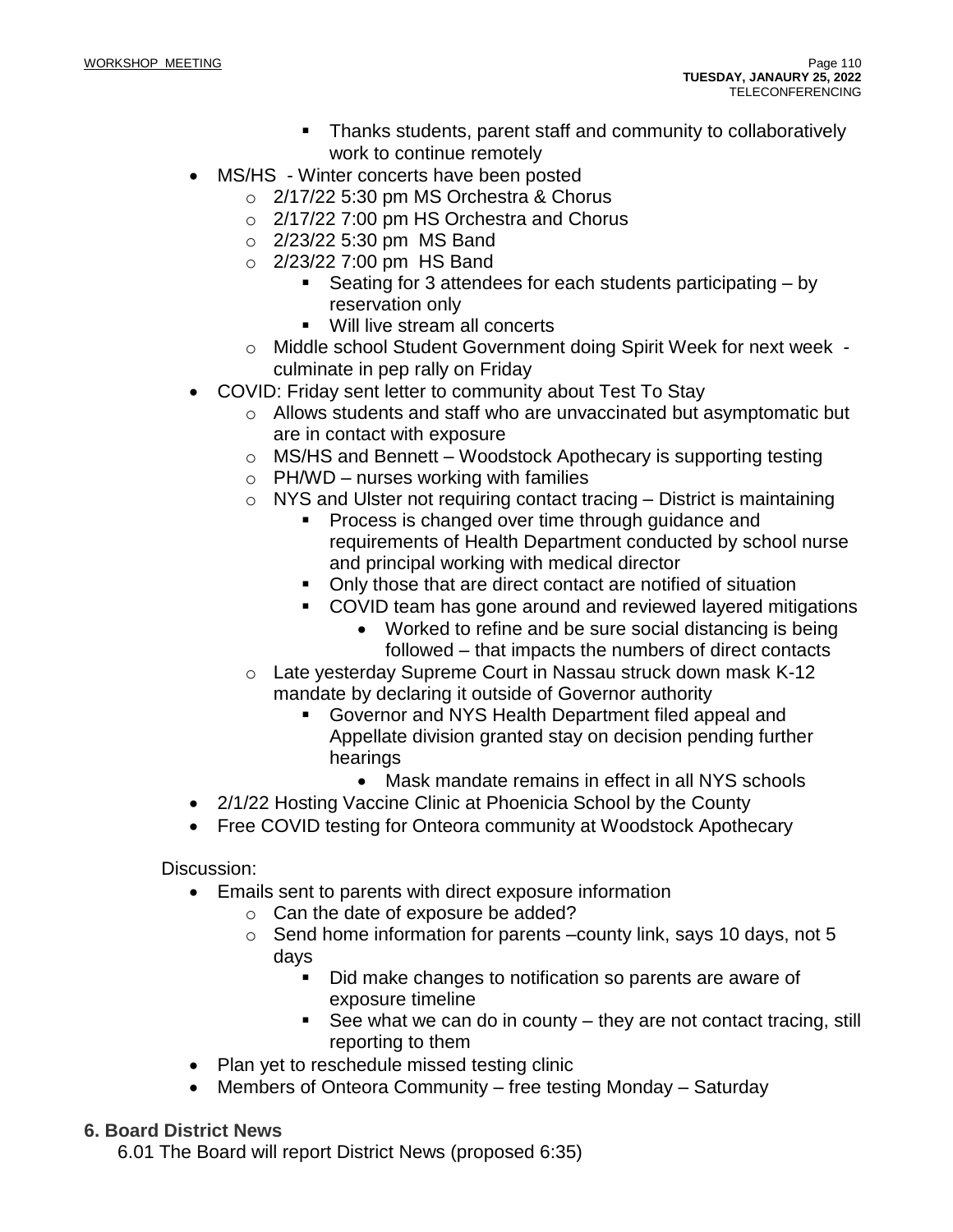• No Board news was reported

## **7. Student Representative Report**

7.01 The student Representative on the Board, Noelle Crandell, will give a report

- Phase 2 of outside initiative quote for cost and met with Mr. Edelman
- Partner with other clubs: Environmental, Human Rights and Student Government to setup courtyard
- Many students feel confusion about mask mandate with current news

## **8. Acknowledge Public Be Heard Comments**

8.01 The Board will acknowledge the public be heard comments from the last meeting Linda Gardell Michela, Christina Brown, Lindsay Shands

## **9. Public and Student Comment**

9.01 Public and Students may comment on any agenda or non-agenda item (proposed 6:50)

Sarah Yannosh – These meetings should be in-person. Heard discussion last meeting, want to understand how can help. Reach out to other districts to see how they have in-person meetings and stream them. Will Onteora keep mask mandate even if state is not? Surgical masks – possibly a grant to have all people wear a mask?

Emma Lamoreaux – Thank you for listening to our thoughts about Bennett Student Council

## **10. Discussion and Possible Action**

10.01 Donation

*Recommended Action:* The Superintendent recommends acceptance of a donation totaling \$750.00 CASH, from Fehr Bros. Industries, Inc. to support the Onteora Rocket Club.

Motioned: Trustee Sherry

Seconded: Trustee Bishop

• Thank you so much Fehr Bros. Industry

Result: Unanimous

Yea: Trustee Salem, Trustee Sherry, Trustee Osmond, Trustee Storey, Trustee DeJesus, Trustee Bishop

## 10.02 Goals Update Second Meeting in Each Month

- Hire a Superintendent
	- $\circ$  Major goal moving forward
- Be sure the resolution on Later Start Times begins September 2022:
	- o Superintendent Update:
		- Wait for new Athletic Director to reach out to Section IX
			- Look at cross over times for BOCES students and other programs
			- Elementary level implementation plan
				- Working with the Transportation Department bumping of bus runs- working to see how runs will be impacted
				- Goal to not have length of time to runs
			- Working to see if MS/HS plan from 2019 is still feasible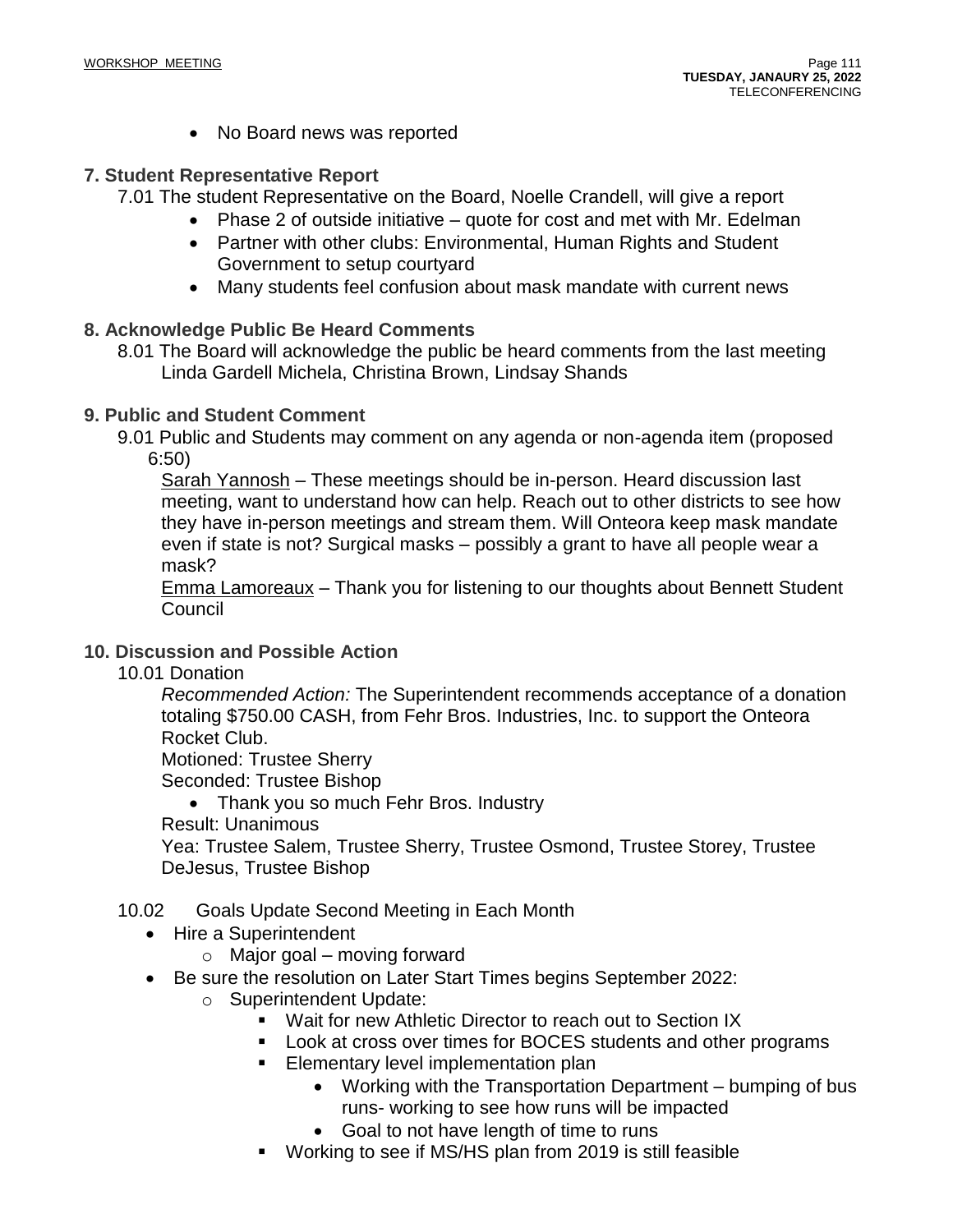■ Other issues have been discussed at elementary level and only transportation remains

## 10.03 Combine Athletic Teams

*Recommended Action:* Recommended Action: BE IT HEREBY RESOLVED on recommendation by the Superintendent of Schools that the Board of Education of the Onteora Central School District approve the Combining of Athletic Teams between the Onteora Central School District and the Rondout Valley Central School District For Varsity Boys Lacrosse and Varsity Girls Softball. Rondout Valley is the host school with Onteora being the Combining School effective March 14, 2022; and authorizes the Superintendent, Board of Education President, and Athletics Director to sign such an agreement.

Motioned: Trustee Sherry Seconded: Trustee Osmond Result: Unanimous Yea: Trustee Salem, Trustee Sherry, Trustee Osmond, Trustee Storey, Trustee DeJesus, Trustee Bishop

## 10.04 Create Position

*Recommended Action:* The Board of Education hereby creates the following position: 1.0 FTE Social Worker

Motioned: Trustee DeJesus

Seconded: Trustee Sherry

- Approved a leave replacement for social worker
- As a community, there is a the lack of available mental Health resources
- Looking to form partnerships with agencies to be housed in our buildings o Won't come until 22-23 school year
- Extending interview process for viable candidates that would have a full time at MS and at PH – though ARRA money
- Hoping that partnerships with outside agencies have offices in buildings looking at as a whole picture

o Not a permanent position - monitoring needs and resources Result: Unanimous

Yea: Trustee Salem, Trustee Sherry, Trustee Osmond, Trustee Storey, Trustee DeJesus, Trustee Bishop

## **11. Policy (Proposed 7:15)**

11.01 Second Reading and Adoption of Policy 7133 Admission of Non-resident Students *Recommended Action:* The Board of Education hereby adopts Policy 7133 as written Motioned: Trustee Bishop

Seconded: Trustee DeJesus

- Why May  $1<sup>st</sup>$ ?
- Be flexible, conscientious and kind issue to deal with over next few years
	- o Any students that become housing insecure go to McKinney Vento so are protected
- Seniors could not be homeless, but can't find affordable housing in the area
- Look at legality of making date first day of  $3<sup>rd</sup>$  quarter (March 1<sup>st</sup>)
	- o Superintendent Corsones will look into it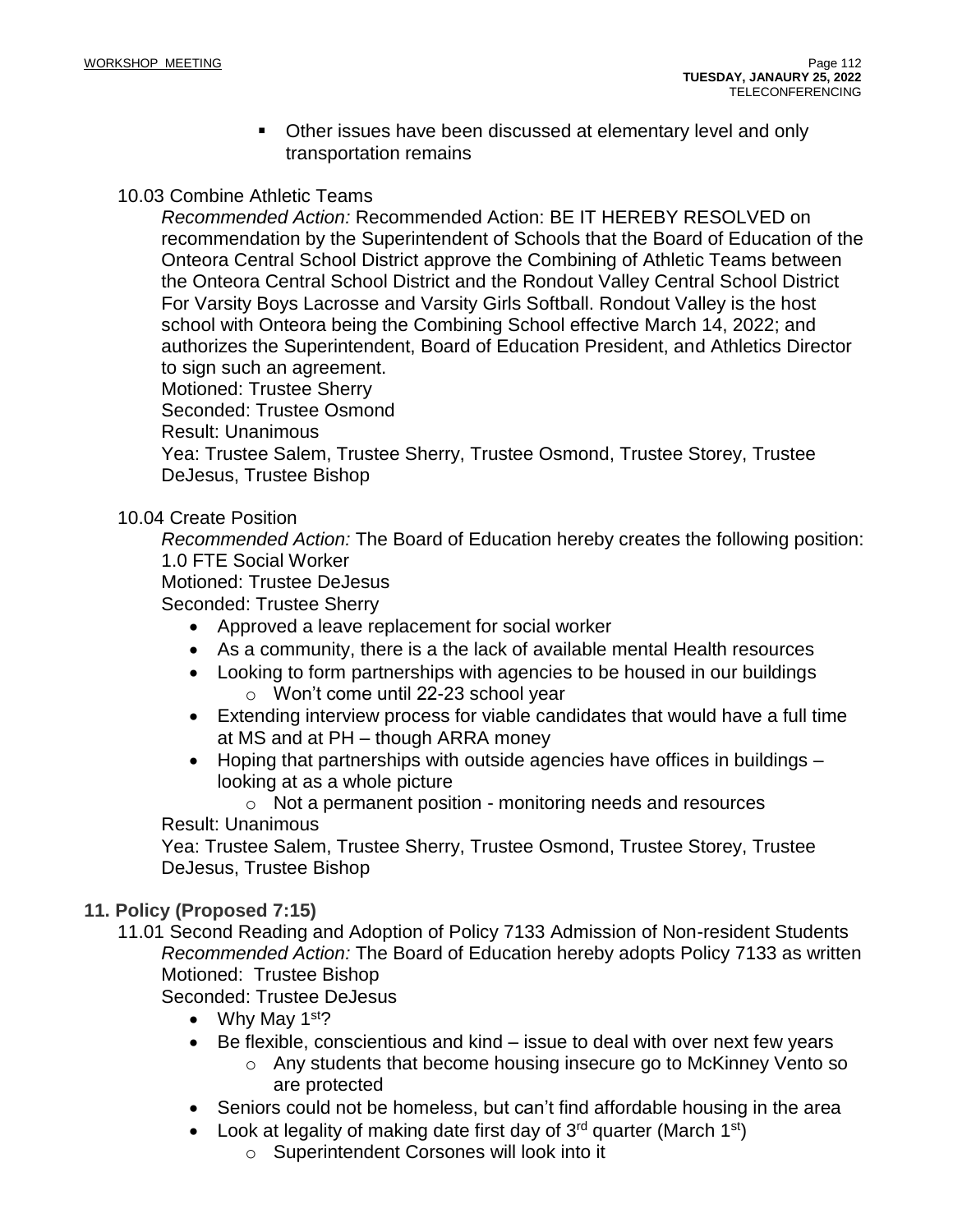Motion to table policy Motioned: Trustee Bishop Seconded: Trustee Salem Result: Unanimous

Yea: Trustee Salem, Trustee Sherry, Trustee Osmond, Trustee Storey, Trustee DeJesus, Trustee Bishop

Cross outs are from the NYSSBA Policy **2022 7133** Students ADMISSION OF NON-RESIDENT **STUDENTS** 

 The Board of Education affirms that its primary responsibility is to provide the best possible educational opportunities for the children who are legal district residents and who are of legal age to attend school.

 **However, a non-resident student may be admitted to district schools upon payment to the district of the Board-adopted tuition charge, if and only if, in the judgment of the Superintendent of Schools:**

#### **1. there is sufficient space to accommodate the non-resident student;**

- 2. **no increase in the size of faculty or staff will be necessary to accommodate them;**
- 2. **the non-resident student meets the district's criteria for admission; and**
- 4. **the admission of such non-resident student is and continues during the enrollment period to be in the best interests of the district.**

 This policy is not applicable to students experiencing housing insecurity, entitled to attend district schools under federal and state law and regulations, who may not be currently residing in the district (see policy 5151, Children Experiencing Housing Insecurity). Students experiencing housing insecurity who are not entitled to attend district schools under federal and state laws may be considered for non-resident enrollment under this policy. This policy is also not intended to cover students who are placed in district programs by agreement with, and paid for by, another school district.

*Future Residents*

 The children of families who have signed a contract to buy or build a residence in the school district may be enrolled during the semester in which they expect to become residents. without payment of tuition. *Former Residents*

Students whose families have moved out of the district may continue to attend districts schools under the following circumstances:

**Former residents who move prior to April 1 may continue enrollment upon the payment of tuition from the date of the departure to the end of the school year.**

- **Former residents who move after April 1 will be permitted to finish the school year without charge.**
- **Former residents enrolled in grades 11 or 12 at the time of departure from the district may be permitted to finish high school and graduate with their class provided the former resident meets the criteria of this policy and upon the payment of tuition for the 12th grade year.**
- **Former residents enrolled in grade 12 at the time of departure from the district may be permitted to finish high school and graduate with their class provided the former resident meets the criteria of this policy and their residency changes after May 1.**

However, students experiencing housing insecurity who are no longer district residents due to their housing insecurity are addressed in policy **51517132**, Children Experiencing Housing Insecurity.

#### *Transportation*

**NOTE: The policy should specify whether the district will provide transportation to non-resident students and, if so, under what conditions. The following provision is optional***.*

 **Transportation will be provided for non-resident students if and only if existing bus routing is used, and there is sufficient room on the bus.**

Cross-ref: 5151, Children Experiencing Housing Insecurity

Ref: Education Law §3202(2); 8 NYCRR Part 174; *Appeal of Akiwowo*, 48 Ed Dept Rep 34 (2008)

11.02 Second reading and adoption of Policy 6550 Leaves of Absence

*Recommended Action:* The Board of Education hereby adopts Policy 6550 as written Motioned: Trustee DeJesus Seconded: Trustee Sherry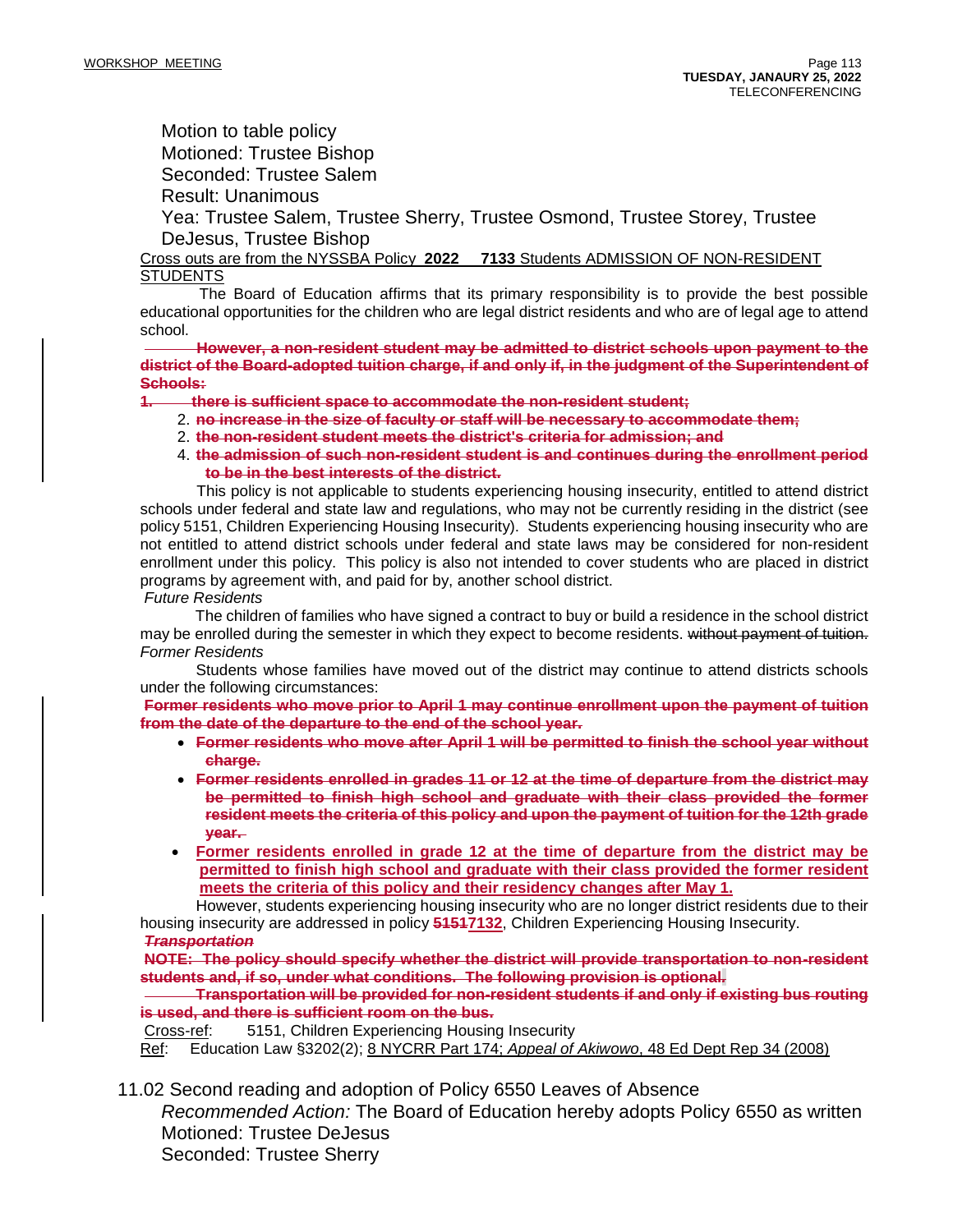## Result: Unanimous

Yea: Trustee Salem, Trustee Sherry, Trustee Osmond, Trustee Storey, Trustee DeJesus, Trustee Bishop

#### FROM NYSSBA

#### 2002 **2022** 6550 Personnel**LEAVES OF ABSENCE**

 In general, leaves of absence shall be administered by the Superintendent of Schools or his or her designee. The Board of Education reserves the right to grant leaves of absence for purposes or under conditions not contemplated or considered in this policy statement. Under laws and rules governing such action, the Board may undertake appropriate disciplinary action where a leave of absence is falsely requested or improperly used. Except by permission of the Superintendent, as expressed in writing, the purpose or conditions of a leave of absence may not be altered.

 Contractual leaves of absence shall be granted to employees who are members of a negotiating unit. In such cases, authorization to approve requests for leaves of absence submitted shall be pursuant to provisions of contracts in effect between the district and each bargaining unit.

- In the case of employees who are not members of a negotiating unit, authorization is granted to approve requests for leaves of absence submitted by such employees where the requests are consistent with provisions of contracts in effect between the district and the bargaining unit most compatible with the employment status of the employee.
- In the case of employees who are under contract to the district, authorization is granted to implement provisions for leaves of absence contained in each such contract.

 Unpaid leaves of absence not covered above shall be subject to limitations enumerated in this policy statement. Such authorization is granted for the following unpaid leaves of absence:

- For a period of time not to exceed one school year for approved graduate study, such leave to include any required internship experience.
- At the expiration of a paid sick leave of absence, to extend such a leave of absence for a period of time not to exceed the end of the school year next succeeding the school year in which the paid leave of absence commenced.

 Unpaid leaves of absence shall not be used to extend vacation periods, to take vacations, to engage in other occupations, or to provide additional personal leaves except that the Superintendent shall have discretion, where circumstances warrant, to approve leaves of absence for such purposes.

 Unpaid leaves of absence shall not be granted unless the services of a substitute employee, satisfactory in the discretion of the Superintendent, are able to be secured.

 Except where it interferes with an employee's legal or contractual rights, the timing of unpaid leaves of absence will be granted at the convenience of the district.

 The district will notify employees of their right to leaves as indicated by federal law, state law or regulation.

#### **Other Leaves**:

#### Blood Donation

In accordance with state law, employees desiring to make blood donations shall be granted three (3) hours of leave in any twelve (12) month period. The leave may not exceed three (3) hours unless agreed to by the Superintendent or his or her designee. Additional leaves for the purpose of blood donation under any other provision of law shall not be prevented.

Leave granted to employees for off premises blood donation is not required to be paid leave. Leave taken by employees for "donation leave alternatives" (which is what the law terms on-site blood donation) shall be paid leave given without requiring the employee to use accumulated vacation, personal, sick or other existing leave time.

Employees wishing to utilize the leave time for offsite blood donation shall give a minimum of three (3) working days notice to the Superintendent or his or her designee. Employees wishing to utilize the leave time for alternate donations shall give a minimum of two (2) working days notice.

The district will provide reasonable accommodations in emergency situations where an employee needs to donate blood for his own surgery or that of a family member. Cancer Screening:

Employees shall be granted up to four (4) hours of leave on an annual basis to undertake a screening for cancer. This leave shall be paid leave and shall not be charged against any other leave to which the employee is entitled.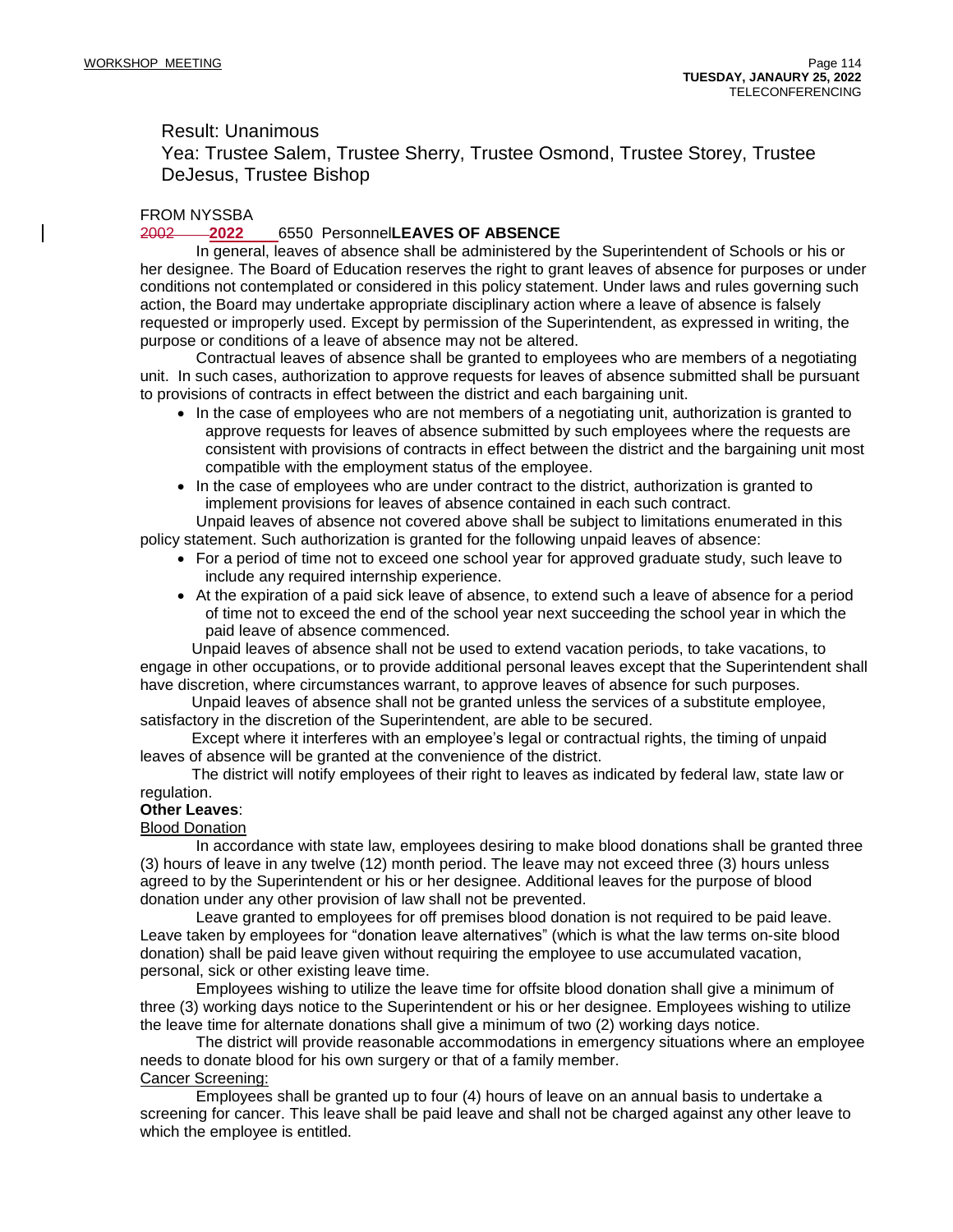Certification of testing may be requested from the employee of the district. Verification shall be produced in a timely fashion.

Ref: Civil Service Law §159-b; Labor Law § 202-j; *Matter of Cruz et al v Wappingers CSD*, slip opinion (Supreme Court, Dutchess County, July 14, 2008); *Matter of Fringuello v Wappingers CSD*., slip opinion (Supreme Court, Dutchess County, July 15, 2008)

11.03 Second Reading and adoption of Policy 3310 School District Records

*Recommended Action:* The Board of Education hereby adopts Policy 3310 as written Motioned: Trustee Sherry

Seconded: Trustee Bishop

Result: Unanimous

Yea: Trustee Salem, Trustee Sherry, Trustee Osmond, Trustee Storey, Trustee DeJesus, Trustee Bishop

#### Combines policies 3310, 3320 and 5670

#### 2002 **2021** 3310 Community Relations **SCHOOL DISTRICT RECORDS [FORMALLY 3310 PUBLIC ACCESS TO RECORDS]**

Public Access To Records

 Access to records of the District shall be consistent with the rules and regulations established by the State Committee on Open Government and shall comply with all the requirements of the New York State Public Officers Law Section 87.

 A Records Access Officer shall be designated by the Superintendent, subject to the approval of the Board of Education, who shall have the duty of coordinating the School District's response to public request for access to records.

The District shall accept request for records submitted in the form of electronic mail.

 The District shall respond to a request within five (5) business days of the receipt of a request. Should all or part of the request need to be denied, the District shall respond in the manner set forth by the rules and regulations stipulated by the Committee on Open Government.

#### Requests for Records via E-mail

 If the District has the capability to retrieve electronic records, it must provide such records electronically upon request. The District shall accept requests for records submitted in the form of electronic mail and respond to such requests by electronic mail using the forms supplied by the District. This information shall be posted on the District website, clearly designating the e-mail address for purposes of receiving requests for records via this format.

 When the District maintains requested records electronically, the response shall inform the requester that the records are accessible via the internet and in printed form either on paper or other information storage medium.

 The District shall respond to a request within five (5) business days of the receipt of a request. Should all or part of the request need to be denied, the District shall respond in the manner set forth by the rules and regulations stipulated by the Committee on Open Government.

#### **[FORMERLY 3320 CONFIDENTIALITY OF COMPUTERIZED EQUIPMENT]**

The development of centralized computer banks of educational data gives rise to the question of the maintenance of confidentiality of such data while still conforming to the New York State Freedom of Information Law. The safeguarding of confidential data from inappropriate use is essential to the success of the District's operation. Access to confidential computerized data shall be limited only to authorized personnel of the School District.

It shall be a violation of the District's policy to release confidential computerized data to any unauthorized person or agency. Any employee who releases or otherwise makes improper use of such computerized data shall be subject to disciplinary action.

However, if the computerized information sought is available under the Freedom of Information Law and can be retrieved by means of existing computer programs, the District is required to disclose such information.

#### **[FORMALLY 5670 SCHOOL DISTIRCT RECORDS MANAGEMENT]**

School District Records Management

 It is the policy of the Board of Education to inform members of the public about the administration and operation of the public schools in accordance with the Freedom of Information Law of the State of New York.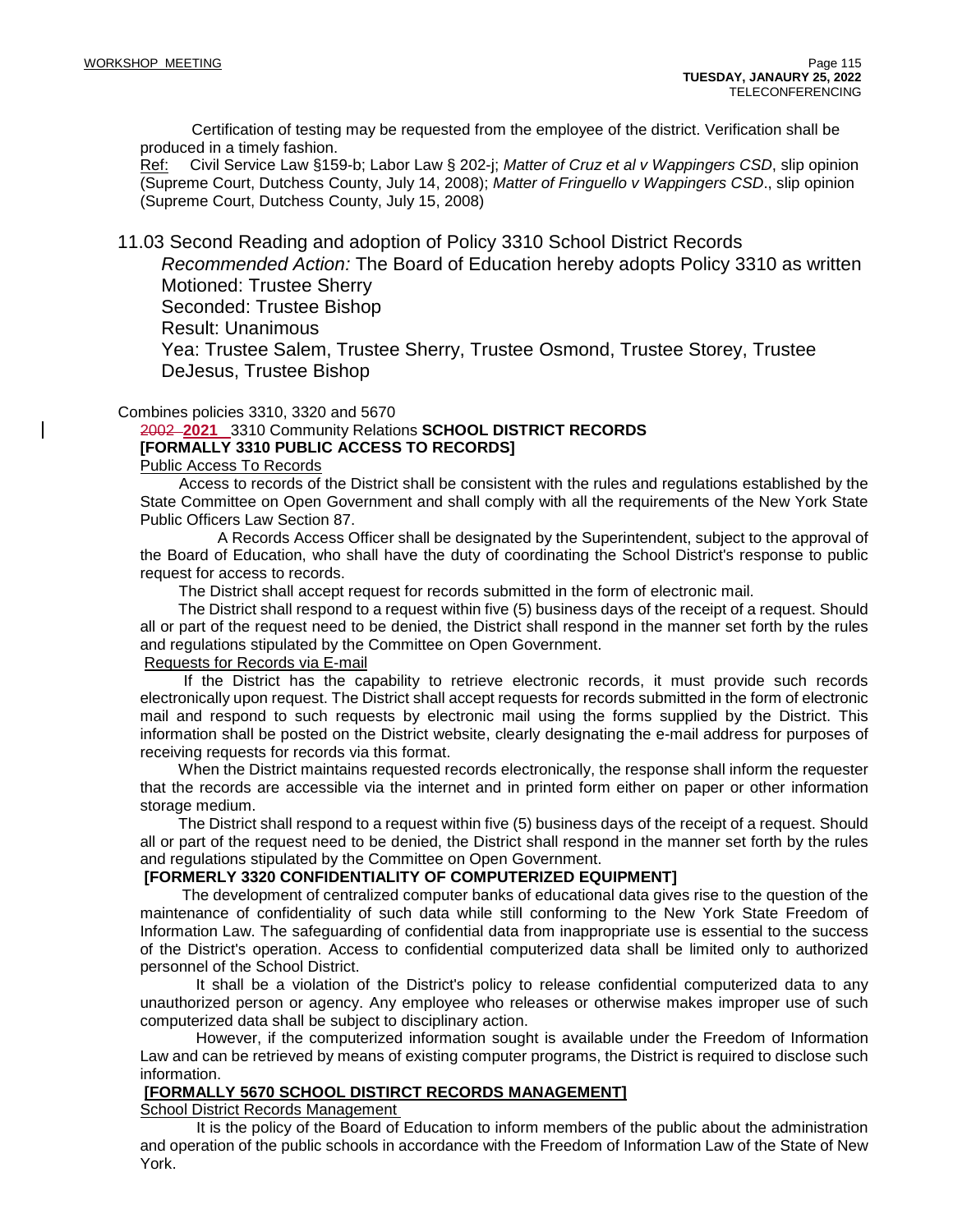The Superintendent of Schools shall develop regulations ensuring compliance with the Freedom of Information Law and setting forth the procedures to be followed to obtain access to district records. Such regulations shall address ensuring applicable confidentiality and security of district information. The Superintendent shall designate, with Board approval, a Records Access and Records Management Officer, pursuant to law.

### **Retention and Destruction of Records**

 The Board hereby adopts the Records Retention and Disposition Schedule ED-1 issued pursuant to Article 57-A of the Arts and Cultural Affairs Law, which contains the legal minimum retention periods for district records. In accordance with Article 57-A, the district will dispose of only those records described in the schedule after they have met the minimum retention periods set forth in the schedule. The district will dispose of only those records that do not have sufficient administrative, fiscal, legal or historical value to merit retention beyond the established legal minimum periods.

 The manner of destruction will be determined by the format of the record (i.e., paper, digital, etc.). In addition, destruction will be appropriately documented.

#### Litigation-Hold

 The Superintendent will establish procedures in the event that the school district is served with legal papers. The Superintendent will communicate with applicable parties, including the school attorney and the records management official, to ensure that, when appropriate, a litigation-hold is properly implemented. The litigation-hold is intended to prevent the destruction or disposal of records that may need to be produced as part of discovery. It is the intention of the Board of Education to comply with applicable rules and regulations regarding the production of necessary documents, data, files, etc. The Board directs the Superintendent to institute such procedures to implement this policy.

 The Superintendent or his/her designee, with assistance from the Records Management Officer, shall be responsible for developing and disseminating department-specific retention schedules and guidance to staff, as necessary, to ensure adherence to this policy.

Public Officers Law Sections 84 et seq.; Education Law Section 2116; Public Officers Law Section 87 and 89; 21 New York Code of Rules and Regulations (NYCRR) Parts 1401 and 9760; Cross-ref: 5672, Computer Resources and Data Management

Ref: Public Officers Law §84 *et seq.* (Freedom of Information Law); Education Law §2116 Arts and Cultural Affairs Law §57.11; Arts and Cultural Affairs Law Article 57-A (Local Government Records Law); Federal Rules of Civil Procedure, 16, 26; 8 NYCRR Part 185 (Appendix I) – Records Retention and Disposition Schedule ED-1

### 11.04 Rescind Policies

*Recommended Action:* The Board of Education hereby rescinds the following policies because they are now part of Policy 3310:

Policy 3320 Confidentiality of Computerized Information

Policy 5670 School District Records Management

Motioned: Trustee Bishop

Seconded: Trustee Salem

Result: Unanimous

Yea: Trustee Salem, Trustee Sherry, Trustee Osmond, Trustee Storey, Trustee DeJesus, Trustee Bishop

## 11.05 Discussion of Policy 7640 Student Individualized Education Program (proposed 7:00)

7:15

Board of Education adopts Policy 7640 as written Motioned: Trustee Bishop Seconded: Trustee Salem

- Call attention to the struck section maybe keep because so important, as per other trustees
- Discussion on keeping this language or revising it
- Sent back to Policy Committee to revise language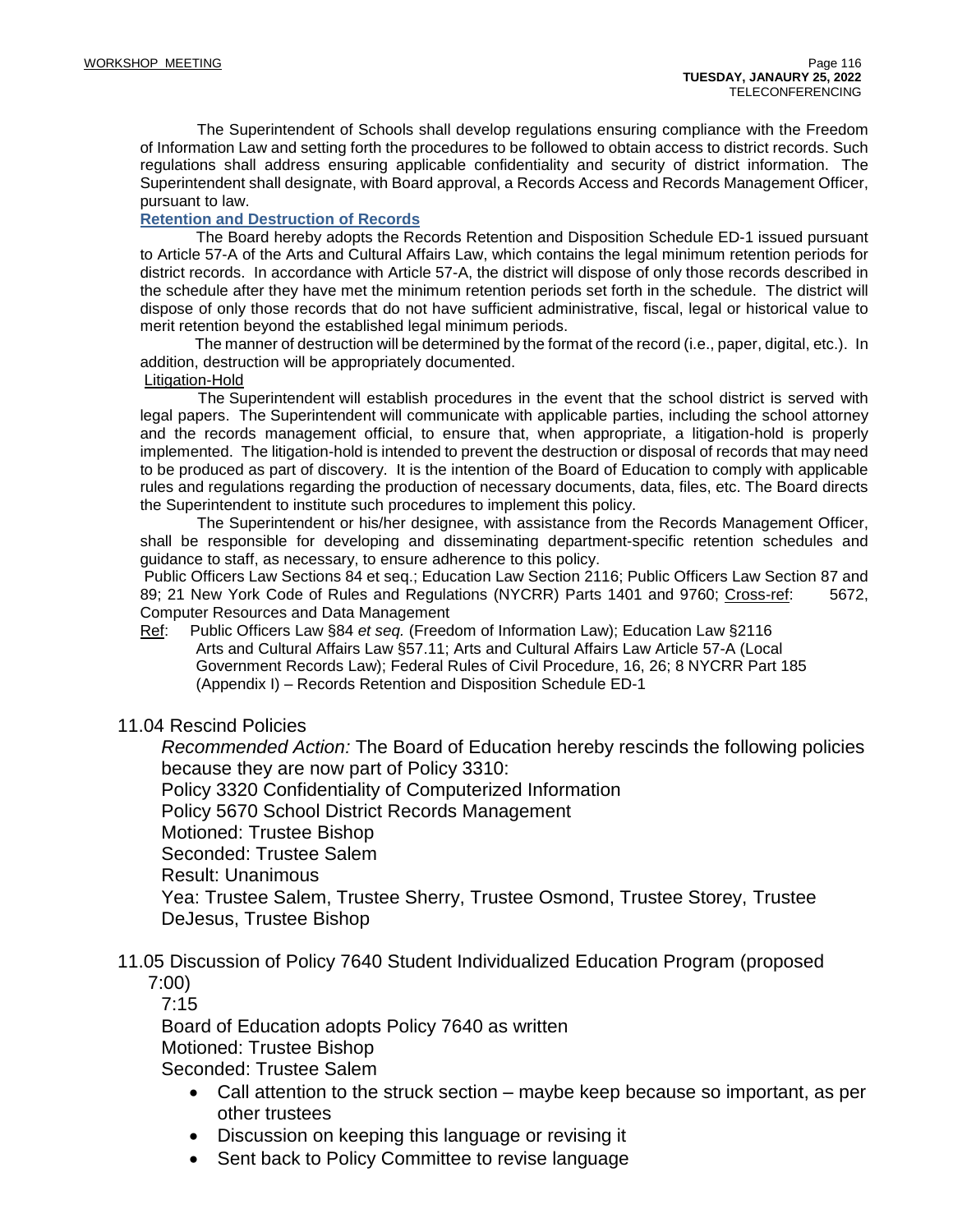#### 2010**2021** 7640 Students **STUDENT INDIVIDUALIZED EDUCATION PROGRAM**

#### **Development of Individualized Education Program**

 The Board of Education directs that the Committee on Special Education (CSE) or Committee on Preschool Special Education (CPSE) shall have prepared a written statement (program) for each child with a disability.

 Such an Individualized Education Program (IEP) will be developed by the CSE or CPSE upon referral, and reviewed or revised, whichever is appropriate, for every child with a disability at least annually or in the event that the program no longer appears to be appropriate to meet the student's needs and ability level.

 The District shall ensure that each student with a disability has an IEP in effect at the beginning of each school year.

IEPs developed on or after January 1, 2009 will be on the form prescribed by the Commissioner.

#### Functional Behavioral Assessments/Behavioral Intervention Plans

A functional behavioral assessment (FBA) is may be an integral part of the evaluation and reevaluation of a student with a disability which **and** should be used throughout the process of developing, reviewing and revising a student's IEP when the student's behavior impedes learning of the child or others. The FBA is the process of determining why a student engages in challenging behavior and how the student's behavior relates to the environment.

 The FBA provides a baseline of the student's problem behaviors with regard to frequency, duration, intensity and/or latency across activities, settings, people and times of the day and includes:

- a) The identification of the problem behavior;
- b) The definition of the behavior in concrete terms;
- c) The identification of the contextual factors that contribute to the behavior (including cognitive and affective factors); and
- d) The formulation of a hypothesis regarding the general conditions under which a behavior usually occurs and probable consequences that serve to maintain it.

 The CSE/CPSE will ensure that functional behavioral assessments, when appropriate, are conducted and reviewed to:

 a) Identify supplementary aids and services, modifications and/or related services appropriate to address the identified behaviors to promote the student's involvement and progress in the general curriculum;

b) Determine a student's eligibility for special education services;

 c) Develop the IEP which includes behavioral goals and objectives and positive behavioral supports and strategies.

 In the case of a student whose behavior impedes his/her learning or that of others, the CSE/CPSE shall consider strategies, including positive behavioral interventions and supports and other strategies to address that behavior. The need for a behavioral intervention plan (BIP) shall be documented on the IEP and such plan shall be reviewed at least annually by the CSE/CPSE. In addition, regular progress monitoring of the frequency, duration and intensity of the behavioral interventions shall be conducted at scheduled intervals, documented and reported to the parents and CSE/CPSE.

 A behavioral intervention plan may not include the use of aversive interventions or time out rooms except in accordance with specific Board policy regulating these techniques.

#### **Individual Evaluations**

 Parental consent must be provided for an initial evaluation. If such consent is not received within thirty (30) calendar days of receipt of the referral, the CSE/CPSE Chairperson will document all attempts made to obtain the consent and, if appropriate, advise the Board of its right to utilize the due process procedures to conduct an evaluation without parental consent.

 Unless a referral is withdrawn, an individual evaluation at no cost to the parent will be completed by the CSE/CPSE within sixty (60) calendar days after written parental consent has been obtained or a parental refusal to consent is overridden, unless:

a) An extension is mutually agreed to by the parent and the CSE/CPSE for the following situations:

 1. Transfer students: A student enrolls in the District after sixty (60) days and prior to a determination by the student's previous school district as to whether the student has a disability, but only if the new school district is making sufficient progress to ensure a prompt completion of the evaluation and the parent and the new district agree to a specific timeframe for completion; or

2. Students suspected of having learning disabilities; or

b) The parent or student repeatedly fails or refuses to produce the student for evaluation.

 No student shall be required to obtain a prescription for a drug or other substance identified as a controlled substance by the federal Controlled Substances Act as a condition of receiving an evaluation.

 The individual evaluation will include a variety of assessment tools and strategies, including information provided by the parent. The purpose of the evaluation is to gather relevant functional, developmental and academic information that may assist in determining whether the student is a student with a disability and the content of the student's IEP. This shall include information relating to enabling the student to participate and progress in the general education curriculum (or for a preschool child, to participate in appropriate activities.)

 As part of any evaluation, a group that includes the CSE/CPSE and other qualified professionals, as appropriate, shall review existing evaluation data on the student including evaluations and information provided by the parents of the student, current classroom-based assessments, local or state assessments, classroom-based observations, and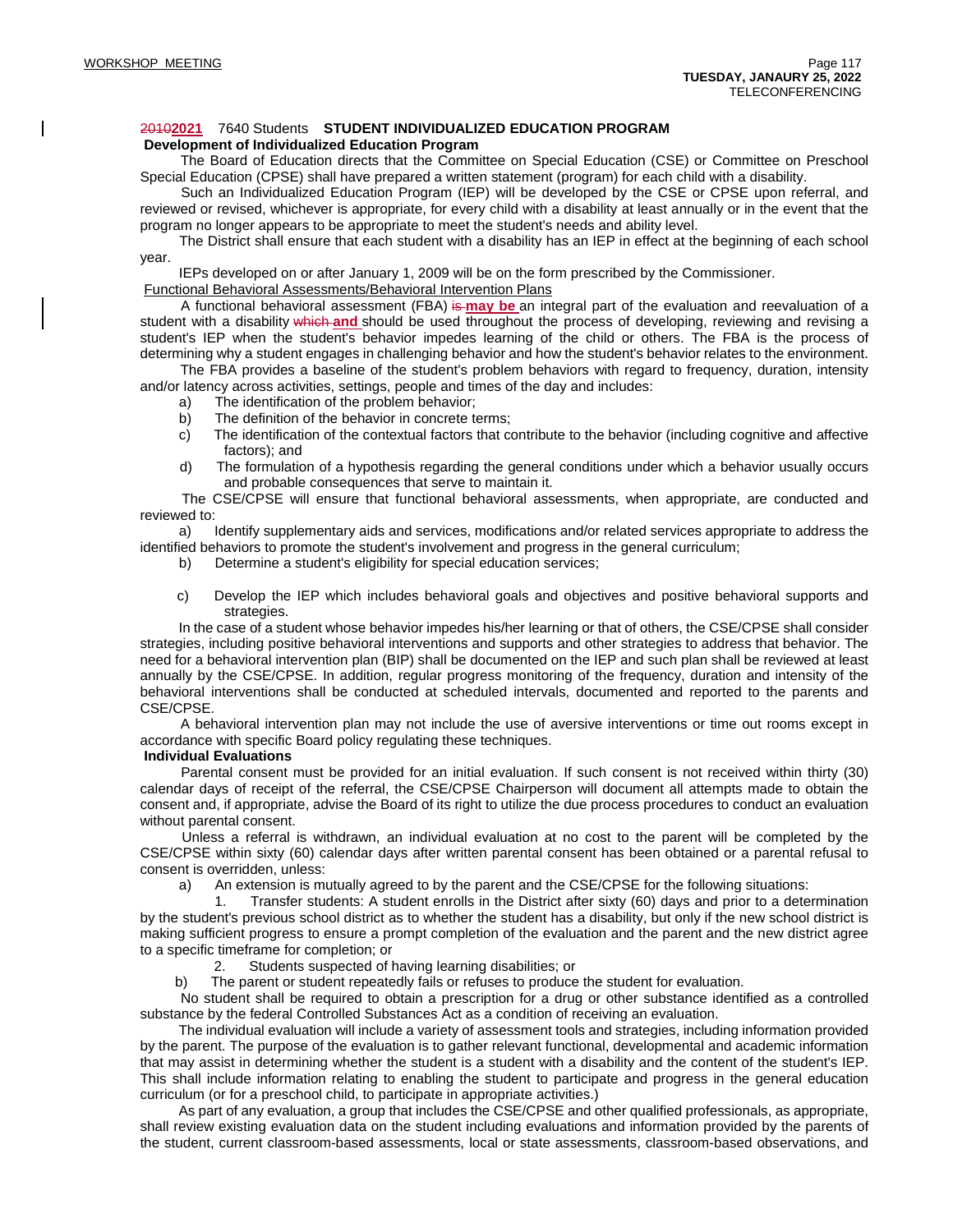observations by teachers and related services providers. In addition, the group will consider information about the student's physical condition, social or cultural background, and adaptive behavior.

 On the basis of that review, and input from the student's parents, the group shall identify what additional data, if any, are needed to determine:

- a) Whether the student has or continues to have a disability;
- b) The present levels of academic achievement and related developmental needs of the student, including:
	- 1. Academic achievement, functional performance, and learning characteristics;
	- 2. Social development;
	- 3. Physical development; and
	- 4. Management needs.
- c) In the case of a reevaluation of a student, whether the student continues to need special education; and

 d) Whether any additions or modifications to the special education services are needed to enable the student to meet the measurable annual goals set out in the IEP of the student and to participate, as appropriate, in the general education curriculum.

 If additional data are not needed, the District must notify the parents of that determination and the reasons for it and of the right of the parents to request an assessment to determine whether, for purposes of services provided in accordance with law and Commissioner's Regulations, the student continues to be a student with a disability and to determine the student's educational needs. The District is not required to conduct the assessment unless requested to do so by the student's parents.

 The determination that a student has a learning disability will be made in accordance with the procedures outlined in Section 200.4(j) of Commissioner's Regulations.

#### **Individual Re-evaluations**

A CSE/CPSE shall arrange for an appropriate re-evaluation of each student with a disability:

 a) If the District determines that the educational or related services needs, including improved academic achievement and functional performance of the student warrant re-evaluation;

- b) If the student's parent or teacher request a re-evaluation;
- c) At least once every three (3) years, unless the District and the parent/person in parental relation agree in writing that such re-evaluation is unnecessary.

 A re-evaluation shall not be conducted more frequently than once a year unless the parent and the District representative appointed to the CSE/CPSE agree otherwise.

 The re-evaluation will be conducted by a multi-disciplinary team or group of persons, including at least one (1) teacher or other specialist with knowledge in the area of the student's disability. The re-evaluation shall be sufficient to determine the student's individual needs, educational progress and achievement, the student's ability to participate in instructional programs in regular education and the student's continuing eligibility for special education. The results of any re-evaluations must be addressed by the CSE/CPSE in reviewing, and as appropriate, revising the student's IEP.

 To the extent possible, the District shall encourage the consolidation of re-evaluation meetings for the student and other CSE/CPSE meetings for the student.

#### **Amendments to the IEP**

 Amendments to the IEP made after the annual review by the CSE/CPSE may be made by reconvening the CSE/CPSE and rewriting the IEP or by developing a written document to amend or modify the student's current IEP, provided that:

 a) The parents/persons in parental relation request an amendment to the IEP and the District and parents/persons in parental relation agree to the amendment in writing; or

 b) The District provides the parents/persons in parental relation a written proposal to amend a provision or provisions of the IEP conveyed in language understandable to the parents/persons in parental relation in their native language or other dominate mode of communication, informs and allows the parents/persons in parental relation the opportunity to consult with the appropriate personnel or related service providers concerning the proposed changes, and the parents/persons in parental relation agree in writing to the amendments.

 If the parents/persons in parental relation agree to amend the IEP without a meeting, they shall be provided prior written notice (notice of recommendation) of the changes to the IEP and the Committee notified of the changes. If the changes are made by rewriting the entire IEP, the District shall provide the parents/persons in parental relation a copy of the rewritten IEP. If the amendment is made without rewriting the entire document, the District shall provide a copy of the document that amends the IEP or, upon request, a revised copy of the entire IEP with the amendments incorporated.

#### Use of Recording Equipment at IEP Meetings

 Unless otherwise refused by the parent/guardian, in writing, The Board of Education shall make digital recordings of all meetings regarding individualized education programs for students with disabilities.

 If the parent/guardian wishes to receive a digital audio copy of the meeting, they shall promptly be supplied with such a copy.

#### **Provision of Individualized Education Program**

 The Board of Education directs that the Superintendent/designee(s) establish administrative practices and procedures to ensure that each regular education teacher, special education teacher, related service provider and/or other service provider who is responsible for the implementation of a student's IEP is provided a paper or electronic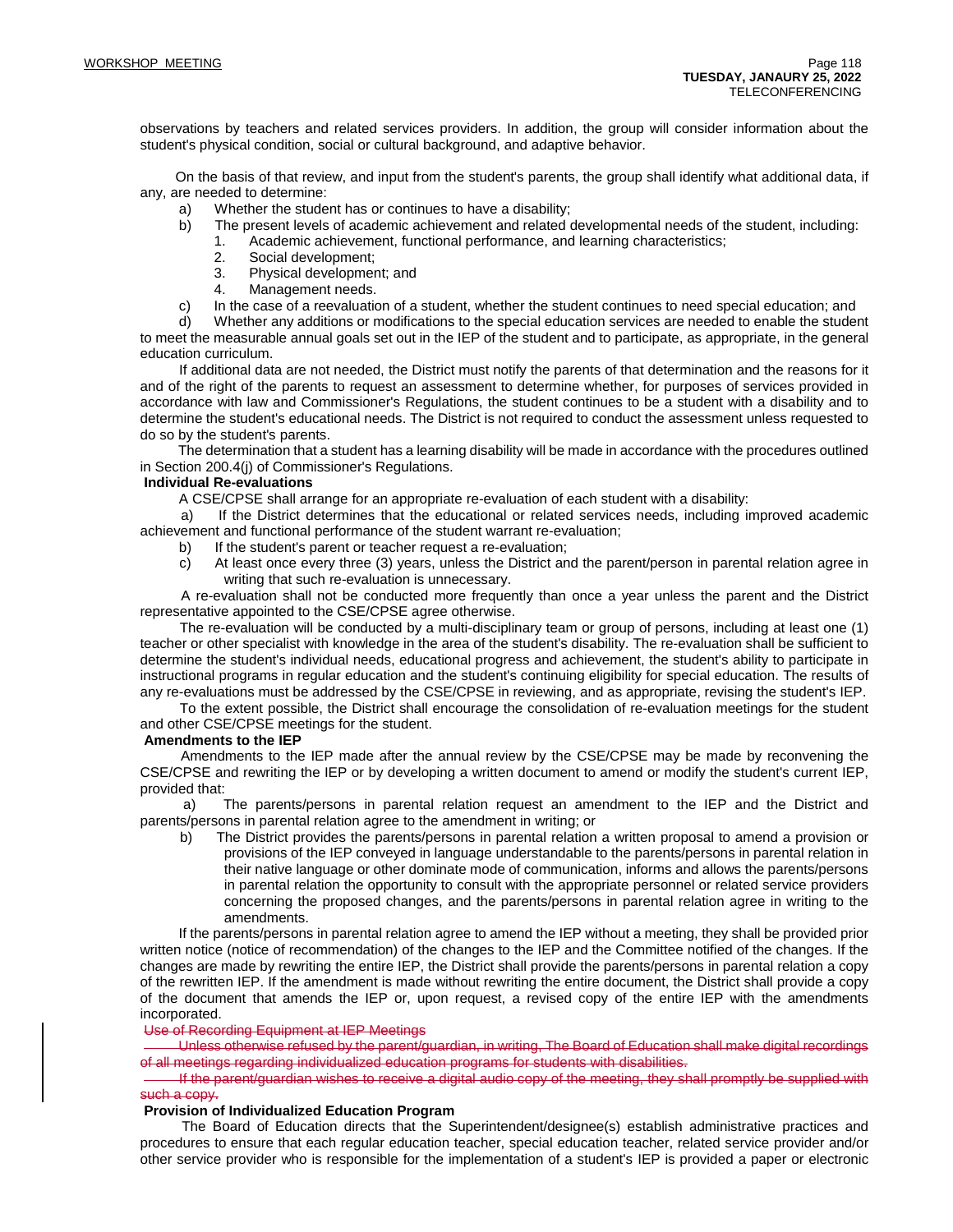copy of such student's IEP (including amendments to the IEP) prior to the implementation of such program. For purposes of this policy, "other service provider" means a representative of another public school district, charter school, Board of Cooperative Educational Services (BOCES) or school enumerated in Education Law Articles 81, 85 or 89 where the student receives or will receive IEP services. Further, the District will designate at least one (1) school official who shall be responsible for maintaining a record of the personnel who have received IEP copies for each student.

 Any *copy of a student's IEP shall remain confidential* in compliance with the Individuals with Disabilities Education Act, the Family Educational Rights and Privacy Act, and District policy regarding confidentiality of student records; and shall not be disclosed to any other person other than the parent of such student, except in accordance with federal and state laws and/or regulations. Appropriate training and information will be provided to designated school personnel, as applicable, to ensure the confidentiality of such information. Procedures will be established to ensure that copies of students' IEPs are stored in secure locations and retrieved or destroyed when such professionals are no longer responsible for implementing a student's IEP.

 The Chairperson of the CSE, CSE subcommittee, or CPSE *shall designate* for each student one (1) or, as appropriate, more than one (1) professional employee of the School District with knowledge of the student's disability and education program *who will be responsible to, prior to the implementation of the IEP, inform* each regular education teacher, special education teacher, related service provider, other service provider, supplementary school personnel (i.e., a teaching assistant or a teacher aide as defined in Commissioner's Regulations), and other provider and support staff person of his/her responsibility to implement the recommendations on a student's IEP, including the responsibility to provide specific accommodations, program modifications, supports and/or services for the student in accordance with the IEP. In selecting the professional staff person(s), the Chairperson could select him/herself for this responsibility, another administrator, or a teacher, related service provider or other professional based on the particular circumstances of the student's disability and education program.

 The School District shall also ensure that each teaching assistant, teacher aide and each other provider responsible for assisting in the implementation of a student's IEP has *the opportunity to review* a copy of the student's IEP (including amendments) prior to the implementation of such program. Further, each teaching assistant, teacher aide and such other provider responsible for assisting in the implementation of a student's IEP shall have *ongoing access* to a copy of the IEP, which may be the copy provided to the student's special education teacher or the teacher or related service provider under whose direction the supplementary school personnel or other provider works. However, the District may, at its discretion, provide a copy of the IEP to teaching assistants and/or teacher aides.

 A copy of a student's IEP shall be provided to the student's parents at no cost to the student's parents. Individuals with Disabilities Education Improvement Act of 2004, Public Law 108-446 Section 615(k)(l); Individuals with Disabilities Education Act (IDEA), 20 United States Code (USC) Section 1400 et seq.; 21 United States Code (USC) Section 812(c); Education Law Articles 81, 85 and 89 and Sections 3208 and 4402(7); 8 New York Code of Rules and Regulations (NYCRR) Sections 200.1(hh), 200.2(b)(11), 200.4(b)(4),200.4(d)(3)(i), 200.4(e)(3), 200.4(f), 200.4(j),  $200.16(e)(6)$  and  $200.22$  NOTE: Refer also to Policy #7619 -- Use of Time Out Rooms

## **12. Independent Contract Retainers**

12.01 Approve All ICRs

*Recommended Action:* The Board of Education hereby approves the ICRs in item numbers 10.02-10.03

Motioned: Trustee Salem

Seconded: Trustee Bishop

- James Wright is dated 11/15/21 is covered under grant for professional development and the designation grants was just approved – waited until approved to bring to Board
	- o Doing work with AIS and RTI team to move forward
	- o Have not been paid
	- $\circ$  Change in designation or slipped through the cracks
- Reading and Writing project for new teachers to learn Teachers College Readers and Writers Workshop

 $\circ$  Gaps in professional development for staff hired in last 3 years Result: Unanimous

Yea: Trustee Salem, Trustee Sherry, Trustee Osmond, Trustee Storey, Trustee DeJesus, Trustee Bishop

### 12.02 ICR – Wright

*Recommended Action:* BE IT HEREBY RESOLVED on recommendation by the Superintendent of Schools that the Board of Education of the Onteora Central School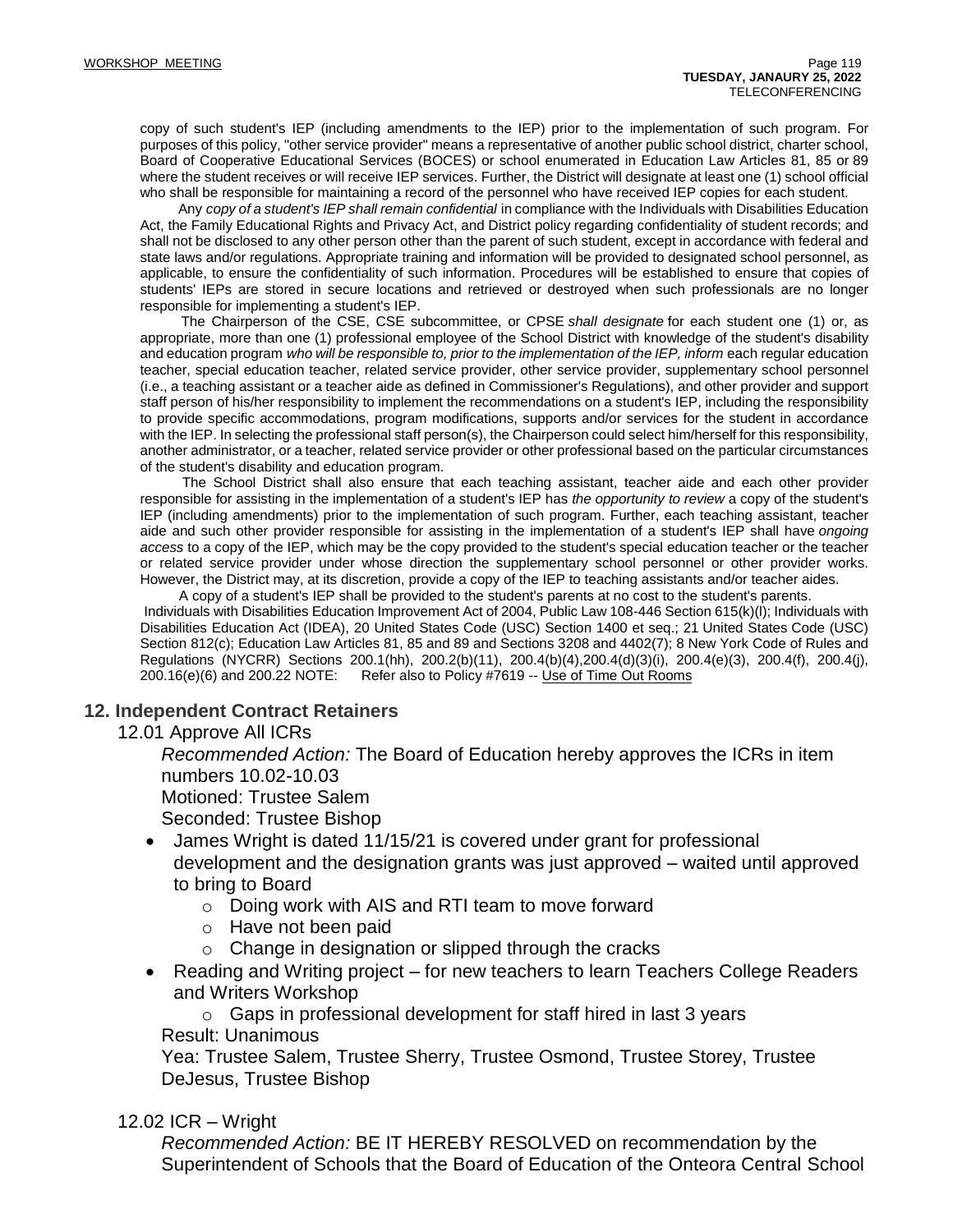District approve the Independent Contractor Retainer between the Onteora Central School District and James Wright retained as Consultant/Trainer effective October 01, 2021 to June 30, 2022 at a rate of \$250.00 per hour to a maximum of \$44,150.00 and authorizes the Superintendent to sign such an agreement.

## 12.03 ICR - Reading & Writing Project

*Recommended Action:* BE IT HEREBY RESOLVED on recommendation by the Superintendent of Schools that the Board of Education of the Onteora Central School District approve the Independent Contractor Retainer between the Onteora Central School District and Reading Writing Project, LLC retained as a Virtual Trainer effective January 26, 2022 to June 30, 2022 at a rate of \$3,000.00 per day to a maximum of \$9,000.00 and authorizes the Superintendent to sign such an agreement.

## **13. Consent Agenda**

13.01 Approve Consent Agenda (proposed 7:25)

*Recommended Action:* The Board hereby approves item numbers 13.02-13.05 7:30

Motioned: Trustee Bishop

Seconded: Trustee DeJesus

Result: Unanimous

Yea: Trustee Salem, Trustee Sherry, Trustee Osmond, Trustee Storey, Trustee DeJesus, Trustee Bishop

### 13.02 Personnel Agenda

### **\*REVISED\* APPOINTMENT: ADMINISTRATIVE**

NAME POSITION/SCHOOL EFFECTIVE DATE REMARKS

Grima, Carol Asst. Director of PPS 07/01/2022 Move from 10- month to 12-month position,

resulting in annual rate of \$127,296.00

#### **APPOINTMENT: NON-INSTRUCTIONAL PROBATIONARY APPOINTMENT**

| <b>NAME</b>      | POSITION/SCHOOL                                               | EFFECTIVE DATE        | <b>SALARY</b> | REMARKS                       |
|------------------|---------------------------------------------------------------|-----------------------|---------------|-------------------------------|
| Fisher, Kathryn* | School Monitor/Phoenicia                                      | $01/26/22 - 07/26/22$ | Step 1        | Replace resignation           |
| Sommer, Torre    | Senior Typist/Middle School                                   | $01/10/22 - 07-10/22$ | Step 8        | Prov. To prob.<br>Passed test |
| Turner, Donna    | School Monitor/Bennett<br>*Pending pre-employment processing* | 01/26/22-07/26/22     | Step 1        | Replace resignation           |

#### **APPOINTMENT: NON-INSTRUCTIONAL PART-TIME**

| <b>NAME</b>                         | POSITION/SCHOOL                  | EFFECTIVE DATE | REMARKS |  |
|-------------------------------------|----------------------------------|----------------|---------|--|
| Weir. Linda*                        | School Bus Driver/Transportation | 02/01/22       | Step 5  |  |
| *Pending pre-employment processing* |                                  |                |         |  |

#### **TEMPORARY APPOINTMENT: INSTRUCTIONAL**

| NAME                     | POSITION/SCHOOL | EFFECTIVE DATE SALARY            | <b>REMARKS</b>          |
|--------------------------|-----------------|----------------------------------|-------------------------|
| Simco Lefferts, Jennifer | Psychologist    | 07/01/22 - 08/31/22 \$45.00/hour | Extended<br>School Year |

### **LEAVE OF ABSENCES: NON- INSTRUCTIONAL**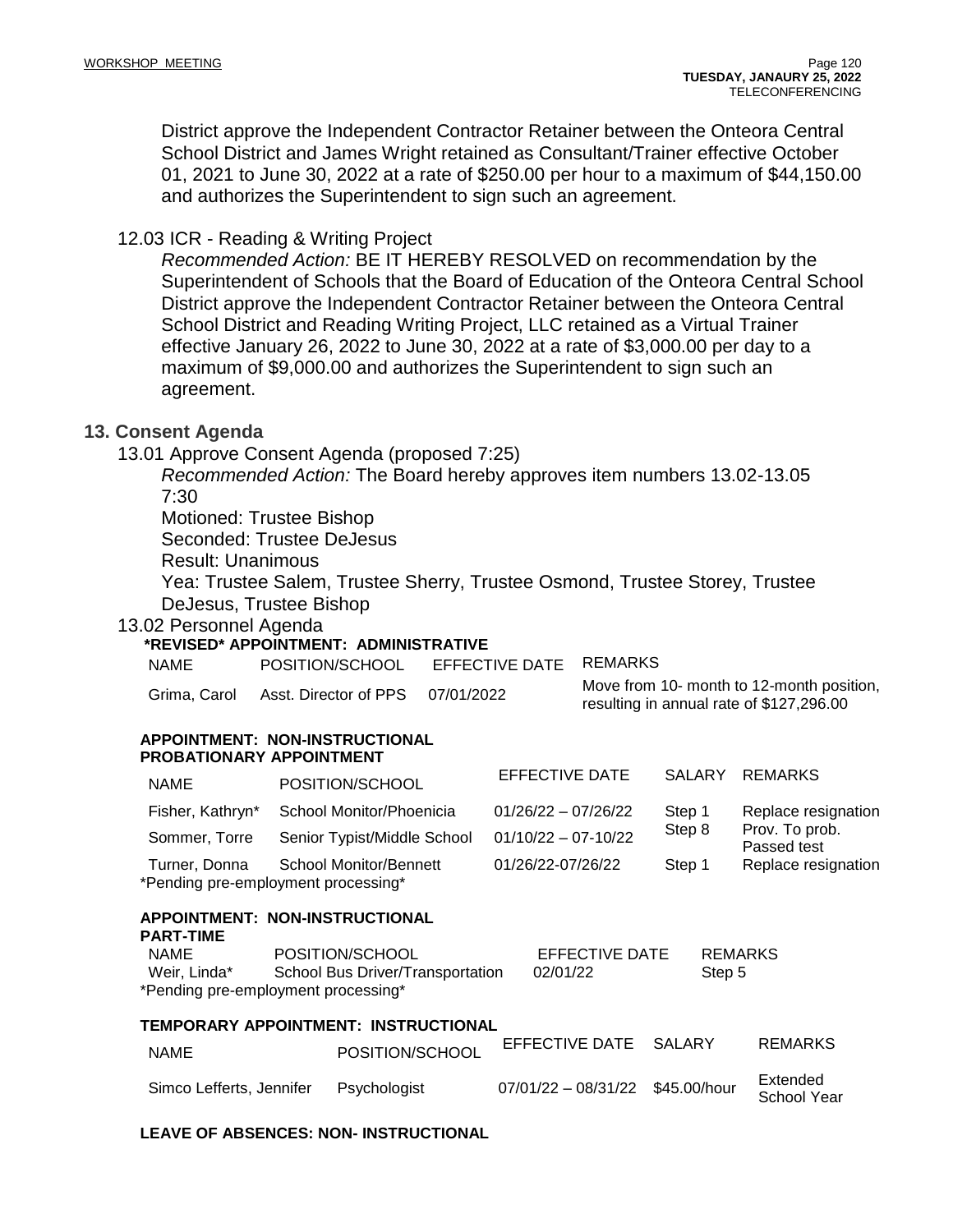|        | EMPLOYEE EFFECTIVE DATE | <b>REASON</b> |
|--------|-------------------------|---------------|
| NUMBER | *approximate dates*     |               |
| 3525   | *02/01/22 - 03/01/22    | FMLA-paid     |

#### **SUBSTITUTE**

| <b>NAME</b>                                       | <b>POSITION</b>            | <b>AMOUNT</b> |
|---------------------------------------------------|----------------------------|---------------|
| Burgher, Brittany                                 | Teacher (certified)        | \$125.00/day  |
| Calderale, Stacia                                 | <b>Food Service Helper</b> | \$14.00/hour  |
| Downs, Emily**                                    | <b>Food Service Helper</b> | \$14.00/hour  |
| Germain, Janice**                                 | <b>Food Service Helper</b> | \$14.00/hour  |
| Germain, Shannon**                                | Food Service Helper        | \$14.00/hour  |
| Rachele, Sara                                     | Teacher (uncertified)      | \$90.00/day   |
| **retroactive appointment, effective date 1-24-22 |                            |               |

13.03 Schedule U-The Committee on Special Education (CSE) and Committee on Pre-School Special Education (CPSE) Recommendations

*Recommended Action:* The Board hereby approves the Instruction - Schedule U-The Committee on Special Education (CSE) and Committee on Pre-School Special Education (CPSE) Recommendations, Schedule U, #1/22, Confidential, as reviewed by Trustee DeJesus

## 13.04 Financial Report

*Recommended Action:* The Board of Education has reviewed and hereby accepts the Financial Report for August 2021

## 13.05 Health Services Contract for Saugerties

*Recommended Action:* BE IT RESOLVED, that the Board of Education of the Saugerties Central School District establishes the rate of \$887.89 per pupil for the school year 2021-2022 for Health Services provided for Onteora resident pupils attending nonpublic schools in the Saugerties Central School District.

## **14. Old Business**

14.01 The Board will discuss Old Business No old business was discussed

## **15. New Business**

- 15.01 The Board will discuss New Business
	- Committees to start giving reports
		- $\circ$  Seen opinions of Superintendent Search as emails regarding communication
		- o Communications Committee to meet with Superintendent to look at
			- shortcomings of communications and how to tighten them up ■ Start regular reports
	- Thank you to support staff in all schools especially social workers, TAs, monitors, substitutes in helping students who are hurting and feel list
		- o Does not feel much for kids to feel impacted by everything
		- o Searching for ways to be heard and seen

## **16. Request For Information**

16.01 Board members will request information of the Superintendent No information was requested